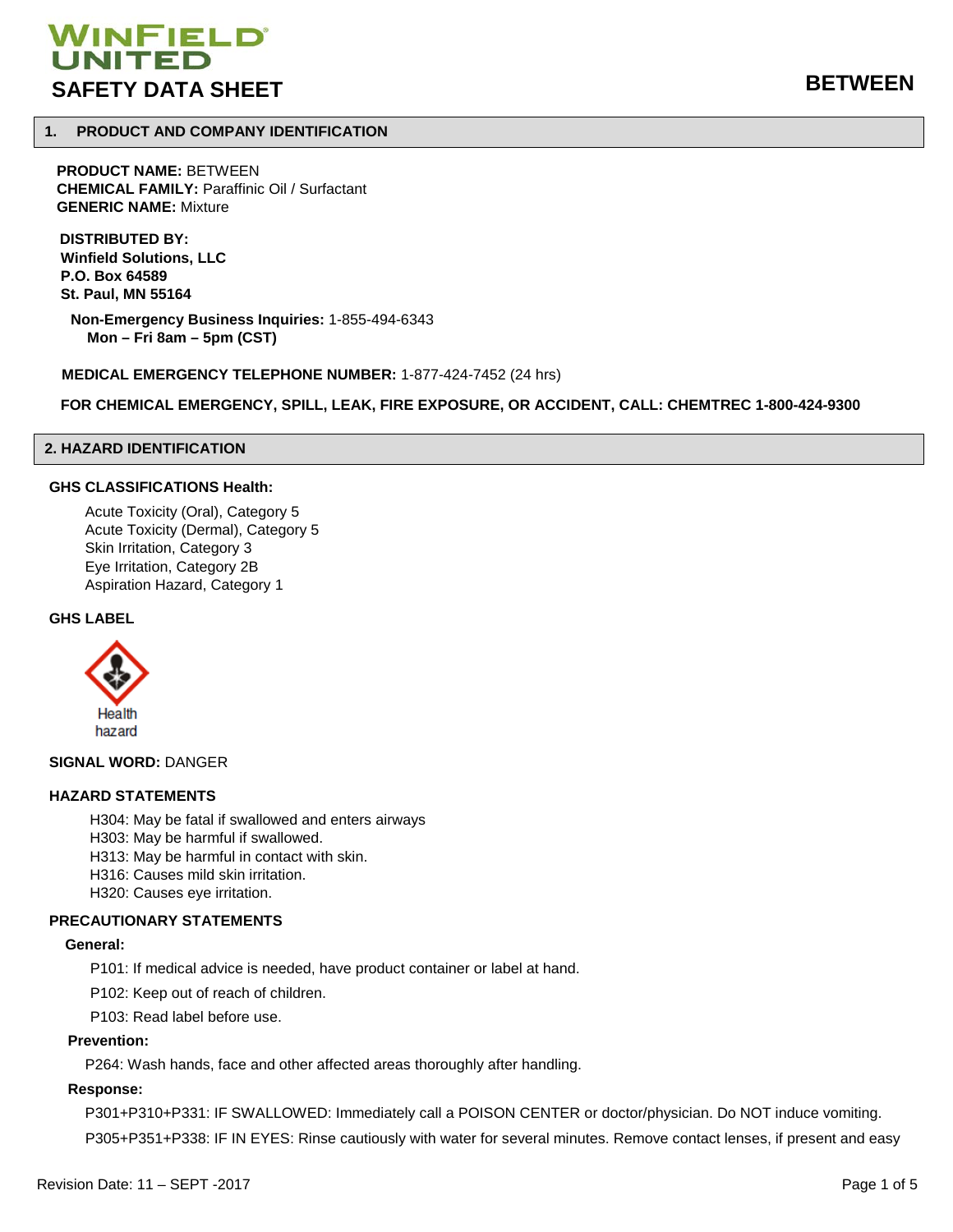# **BETWEEN**

to do. Continue rinsing.

P337+P313: If eye irritation persists: Get medical advice/attention.

P312: Call a POISON CENTER or doctor/physician if you feel unwell.

P332+P313: If skin irritation occurs: Get medical advice/attention.

#### **Storage:**

P405: Store locked up.

# **Disposal:**

P501: Dispose of contents/container to Local, State and Federal Regulations.

# **POTENTIAL HEALTH EFFECTS**

**EYES:** Causes eye irritation.

**SKIN:** May cause mild skin irritation.

**INGESTION:** Contains petroleum distillates. May be fatal if swallowed and enters airways.

**INHALATION:** Inhalation is not expected to be a route of entry that causes concern.

**CARCINOGENICITY:** Not Listed as a carcinogen by NTP, OSHA, or ACGIH standards

**SENSITIZATION:** Not a skin sensitizer.

**COMMENTS HEALTH:** Read all precautions of products being handled and follow the most restrictive language for all products to provide the safest work environment.

# **COMMENTS: KEEP OUT OF REACH OF CHILDREN.**

## **3. COMPOSITION / INFORMATION ON INGREDIENTS**

| <b>Chemical Name</b>                                  | $Wt.$ % | <b>CAS</b> |
|-------------------------------------------------------|---------|------------|
| I Paraffin Base Petroleum Oil                         | 60      | 64741-89-5 |
| Polyol Fatty Acid Esters, Polyethoxylated Derivatives | 40      | Mixture    |

#### **4. FIRST AID MEASURES**

**EYES:** Hold eyes open and rinse slowly and gently with water for 15-20 minutes. Remove contact lenses, if present, after the first 5 minutes then continue rinsing eyes. Call a poison control center or doctor for treatment advice if irritation persists.

**SKIN:** Take off contaminated clothing. Rinse skin immediately with plenty of water for 15-20 minutes. Call a poison control center or doctor for treatment advice if irritation persists.

**INGESTION:** Immediately call a poison control center or doctor. Do NOT induce vomiting unless told to do so by a poison control center or doctor. Do not give any liquid to the person. Do not give anything by mouth to an unconscious person.

 **INHALATION:** Move person to fresh air. If person is not breathing, call 911 or an ambulance, then give artificial respiration, preferably by mouth-to-mouth if possible. Call a poison control center or doctor for further treatment advice if you feel unwell.

 **ADDITIONAL INFORMATION:** Have the product container or label with you when calling a poison control center or doctor, or going in for treatment.

# **5. FIRE FIGHTING MEASURES**

**GENERAL HAZARD:** Toxic fumes may be emitted in a fire situation.

**EXTINGUISHING MEDIA:** Foam, dry chemical, carbon dioxide, water spray or fog.

**HAZARDOUS COMBUSTION PRODUCTS:** Normal combustion forms carbon dioxide, water vapor and may produce oxides of carbon, nitrogen and phosphorous.

**EXPLOSION HAZARDS:** No specific explosion hazards are identified or expected.

**FIRE FIGHTING PROCEDURES:** Evacuate area and fight fire upwind a safe distance to avoid hazardous vapors and decomposition products. Fire exposed containers can build up pressure and should be kept cool with water spray if possible. Explosive vapor could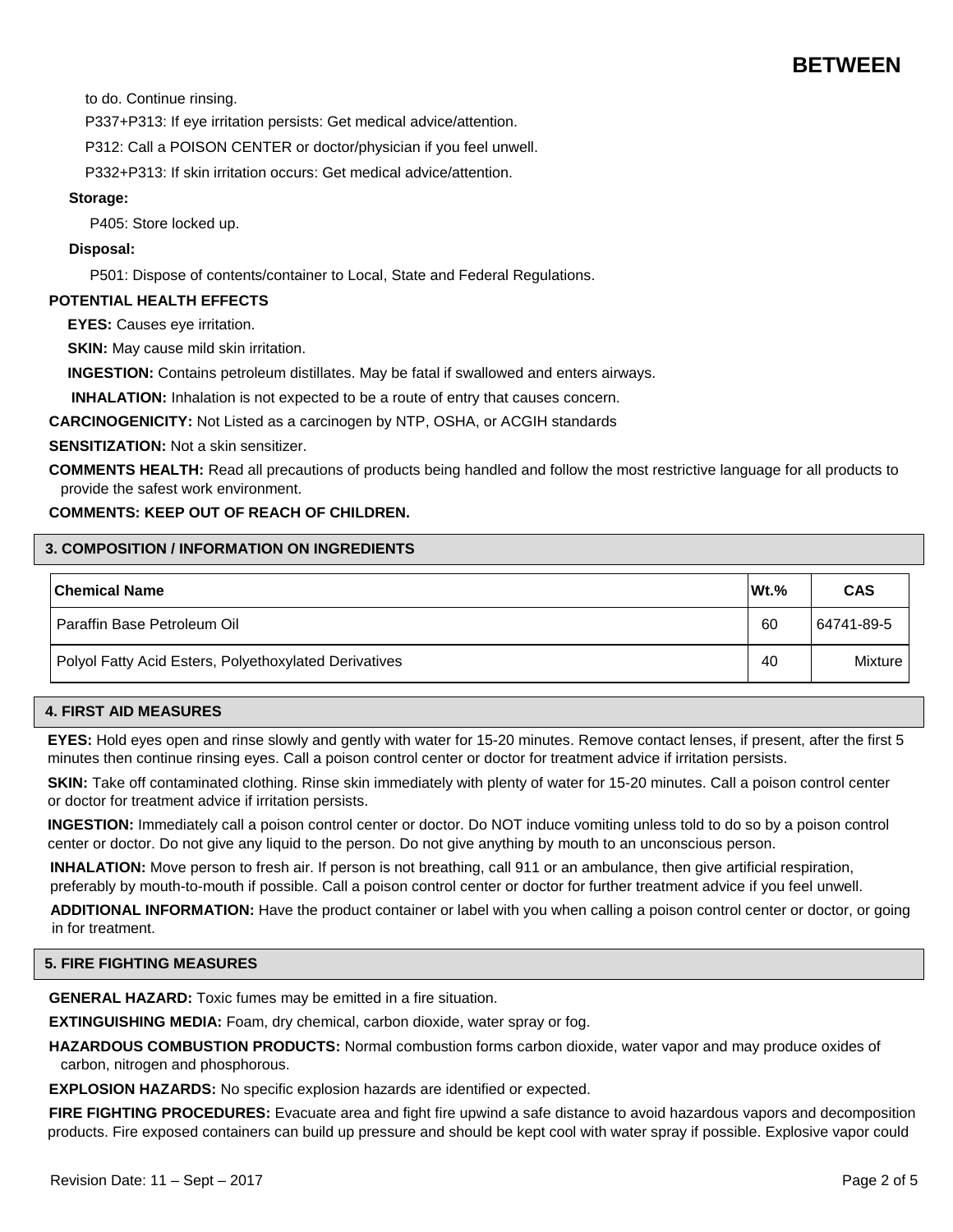# **BETWEEN**

form from ruptured containers. Dike and collect water used to fight fire to prevent environmental damage due to runoff. Foam or dry chemical fire extinguishing systems are preferred to prevent environmental damage from excessive water runoff.

**FIRE FIGHTING EQUIPMENT:** As in any fire, wear self-contained breathing apparatus pressure-demand, (MSHA/NIOSH approved or equivalent) and full protective gear.

**FIRE EXPLOSION:** No specific explosion hazards are identified or expected.

# **6. ACCIDENTAL RELEASE MEASURES**

**SMALL SPILL:** Pick up spilled liquid with absorbent material and sweep up for disposal. Place it and damaged unusable containers in a landfill appropriate for non-hazardous chemical waste. Check local, state, and federal regulations for proper disposal.

LARGE SPILL: Dike around the spill area to prevent spreading. Pick up spilled material with suitable absorbent material and place in appropriate container for disposal. Place it and unusable containers in a landfill appropriate for non-hazardous chemical waste. Check local, state, and federal regulations for proper disposal.

# **ENVIRONMENTAL PRECAUTIONS**

**WATER SPILL:** Do not contaminate any body of water.

**LAND SPILL:** Avoid runoff onto any adjacent land.

**SPECIAL PROTECTIVE EQUIPMENT:** Always wear proper protective equipment when handling this product.

## **7. HANDLING AND STORAGE**

**HANDLING:** Wash hands after handling, before eating, drinking, chewing gum, using tobacco, or using the toilet. Remove clothing immediately if pesticide gets inside. Then wash thoroughly and put on clean clothing. Remove PPE immediately after handling this product. Wash the outside of gloves before removing. As soon as possible, wash thoroughly and change into clean clothing.

**STORAGE:** Store in original container. Keep container tightly closed. Do not allow water or other chemicals to be introduced into contents of container. Do not contaminate water sources with equipment wash water, spray disposal waste or by cleaning of equipment. Keep away from food, feed or other product, especially oxidizing agents, to prevent contamination.

# **8. EXPOSURE CONTROLS / PERSONAL PROTECTION**

**ENGINEERING CONTROLS:** Local exhaust: Provide general or local exhaust ventilation systems to maintain airborne concentrations below OSHA PELs or other specified exposure limits. Local exhaust ventilation is preferred.

# **PERSONAL PROTECTIVE EQUIPMENT**

**EYES AND FACE:** Wear chemical goggles or shielded safety glasses (ANSI Z87.1 or approved equivalent) when handling and mixing product. Contact lenses are not protective eye devices. An emergency eyewash or water supply should be readily accessible to the work area.

**SKIN:** Wear protective clothing: long-sleeved shirt and long pants, shoes plus socks and chemical-resistant gloves. Always refer to the label of the pesticide(s) in the tank mix and follow the most restrictive requirements.

**RESPIRATORY:** Work in a well-ventilated area; exposure to airborne contaminants is not expected to cause concern.

**PROTECTIVE CLOTHING:** Eye protection, long sleeved shirt and long pants, shoes plus socks and chemical resistant gloves. Follow manufacturer's instructions for cleaning/maintaining PPE. If no such instructions for washables exist, use detergent and hot water. Keep and wash PPE separately from other laundry.

# **COMMENTS: Nuisance Dust TLV (Units):** 5mg/m3

# **9. PHYSICAL AND CHEMICAL PROPERTIES**

**ODOR:** Bland **APPEARANCE:** Liquid **COLOR:** Colorless to slight yellow **pH:** 6 to 8 **FLASH POINT AND METHOD:** > (200°F) PMCC **VAPOR DENSITY:** 10 **BOILING POINT:** Not Established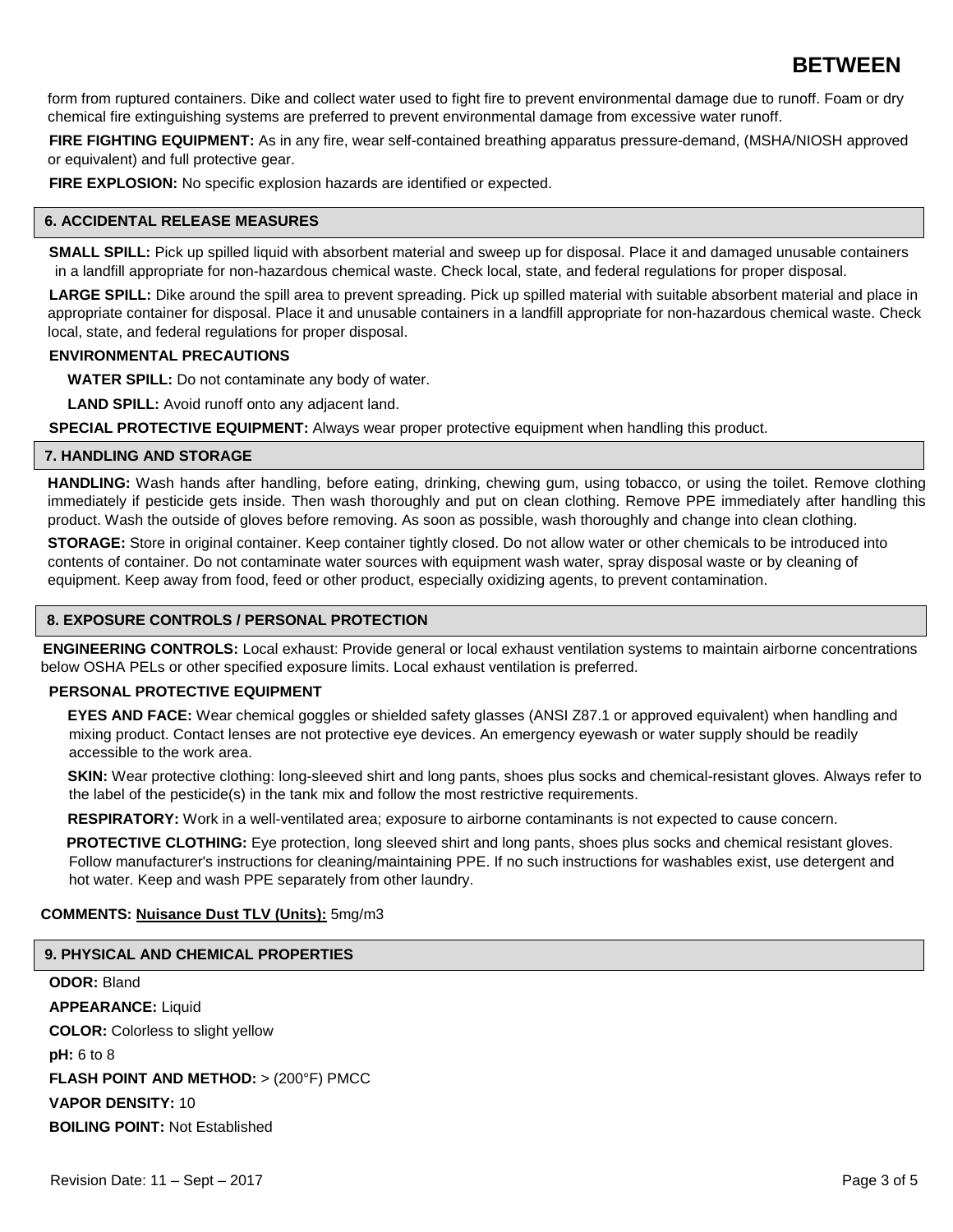# **BETWEEN**

# **SOLUBILITY IN WATER:** Dispersible

**EVAPORATION RATE:** (Ether = 1): 1000X slower

**DENSITY:** 7.33-7.67 lbs/gal.

**SPECIFIC GRAVITY:** 0.88 to 0.92 g/mL

**COMMENTS:** These physical data are typical values based on material tested but may vary from sample to sample. Typical values should not be construed as a guaranteed analysis of any specific lot or as specification items.

## **10. STABILITY AND REACTIVITY**

#### **STABLE:** Yes

**HAZARDOUS POLYMERIZATION:** No

**POLYMERIZATION:** Will not occur.

**CONDITIONS TO AVOID:** None known.

**HAZARDOUS DECOMPOSITION PRODUCTS:** Incomplete combustion may yield carbon monoxide, carbon dioxide and other hazardous gas.

**INCOMPATIBLE MATERIALS:** Strong oxidizing and reducing agents.

#### **11. TOXICOLOGICAL INFORMATION**

# **ACUTE**

**DERMAL LD50:** > 2000 mg/kg

**ORAL LD50:** > 2000 mg/kg

**Note:** This product is an Aspirational Hazard. May be fatal if swallowed and enters airways.

**INHALATION LC<sub>50</sub>: Not Established** 

**EYE EFFECTS:** Causes eye irritation.

**SKIN EFFECTS:** May cause mild irritation

#### **CARCINOGENICITY**

**Notes:** Not listed in OSHA, NTP, IARC or ACGIH

**SENSITIZATION:** Not a contact sensitizer

# **12. ECOLOGICAL INFORMATION**

**ENVIRONMENTAL DATA:** Ecotoxicity information is not available. This product is not for use in aquatic settings.

# **13. DISPOSAL CONSIDERATIONS**

**DISPOSAL METHOD:** Do not reuse product containers. Triple rinse (or equivalent), then offer for recycling at an ACRC site (go to http: www.acrecycle.org/ for locations) or by reconditioning, or puncture and dispose of in a sanitary landfill or by other procedures approved by local, state, and federal regulations.

#### **14. TRANSPORT INFORMATION**

# **DOT (DEPARTMENT OF TRANSPORTATION)**

**PRIMARY HAZARD CLASS/DIVISION:** Not regulated by DOT

**PLACARDS:** None

**LABEL:** None

## **15. REGULATORY INFORMATION**

# **UNITED STATES**

# **SARA TITLE III (SUPERFUND AMENDMENTS AND REAUTHORIZATION ACT)**

**FIRE:** No **PRESSURE GENERATING:** No **REACTIVITY:** No **ACUTE:** Yes **CHRONIC:** No